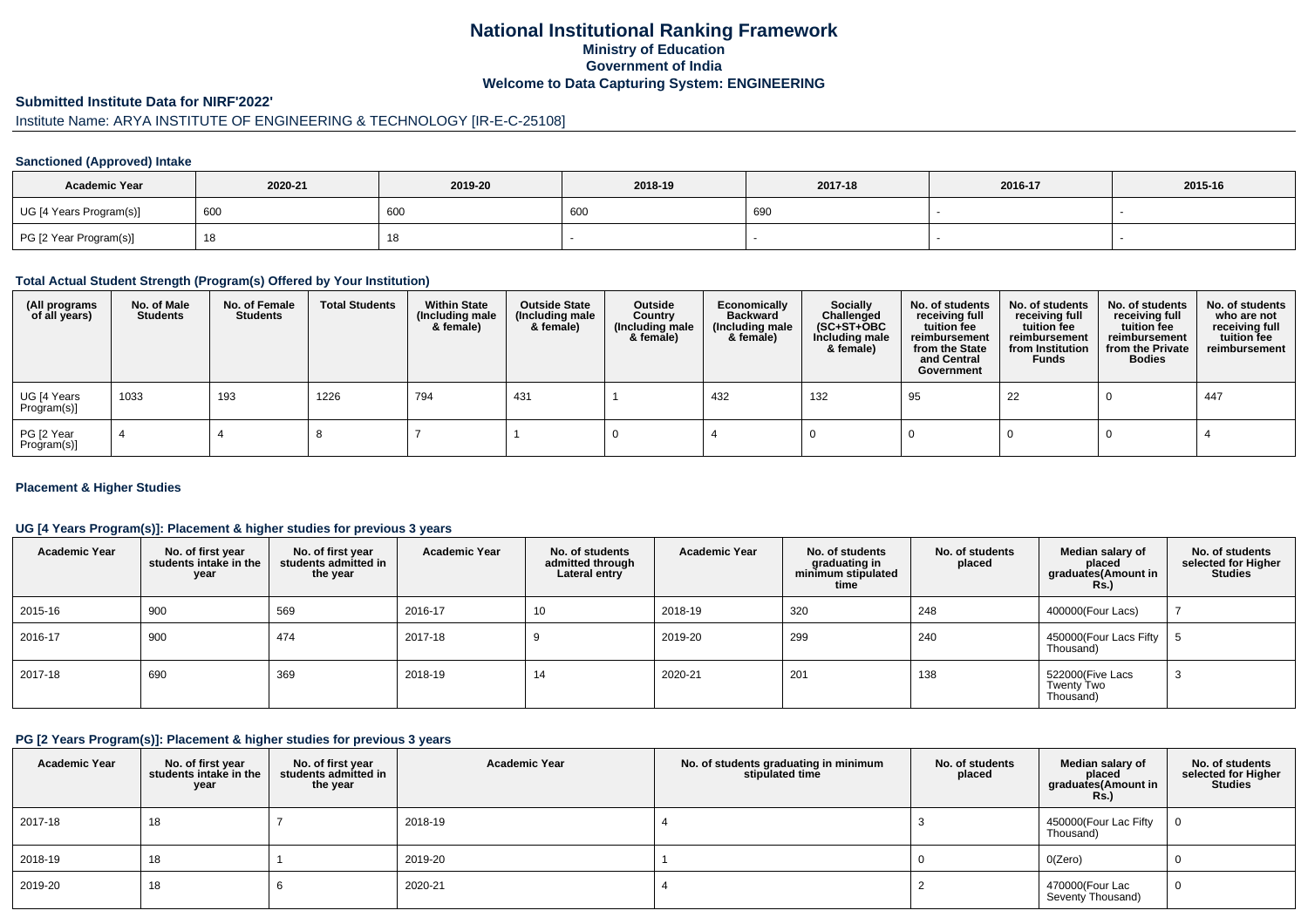#### **Ph.D Student Details**

| Ph.D (Student pursuing doctoral program till 2020-21 Students admitted in the academic year 2020-21 should not be entered here.) |         |         |         |  |  |  |
|----------------------------------------------------------------------------------------------------------------------------------|---------|---------|---------|--|--|--|
| <b>Total Students</b>                                                                                                            |         |         |         |  |  |  |
| Full Time                                                                                                                        |         |         |         |  |  |  |
| Part Time                                                                                                                        |         |         |         |  |  |  |
| No. of Ph.D students graduated (including Integrated Ph.D)                                                                       |         |         |         |  |  |  |
|                                                                                                                                  | 2020-21 | 2019-20 | 2018-19 |  |  |  |
| Full Time                                                                                                                        |         |         |         |  |  |  |
| Part Time                                                                                                                        |         |         |         |  |  |  |

## **Financial Resources: Utilised Amount for the Capital expenditure for previous 3 years**

| <b>Academic Year</b>                                                                                                                                                                      | 2020-21                                                                                              | 2019-20                                                              | 2018-19                                                            |  |  |  |  |  |  |  |
|-------------------------------------------------------------------------------------------------------------------------------------------------------------------------------------------|------------------------------------------------------------------------------------------------------|----------------------------------------------------------------------|--------------------------------------------------------------------|--|--|--|--|--|--|--|
|                                                                                                                                                                                           | <b>Utilised Amount</b>                                                                               | <b>Utilised Amount</b>                                               | <b>Utilised Amount</b>                                             |  |  |  |  |  |  |  |
|                                                                                                                                                                                           | Annual Capital Expenditure on Academic Activities and Resources (excluding expenditure on buildings) |                                                                      |                                                                    |  |  |  |  |  |  |  |
| Library (Books, Journals and e-Resources only)                                                                                                                                            | 268255 (Two Lac Sixty Eight Thousand Two Hundred Fifty<br>Five)                                      | 623774 (Six Lac Twenty Three Thousand Seven Hundred<br>Seventy Four) | 216006 (Two Lac Sixteen Thousand Six)                              |  |  |  |  |  |  |  |
| New Equipment and software for Laboratories                                                                                                                                               | 905499 (Nine Lac Five Thousand Four Hundred Ninety Nine)                                             | 2212503 (Twenty Two Lac Twelve Thousand Five Hundred<br>Three)       | 5263011 (Fifty Two Lac Sixty Three Thousand Eleven)                |  |  |  |  |  |  |  |
| <b>Engineering Workshops</b>                                                                                                                                                              | 225168 (Two Lac Twenty Five Thousand One Hundred Sixty<br>Eight)                                     | 700161 (Seven Lac One Hundred Sixty One)                             | 1317015 (Thirteen Lac Seventeen Thousand Fifteen)                  |  |  |  |  |  |  |  |
| Other expenditure on creation of Capital Assets (For setting up<br>classrooms, seminar hall, conference hall, library, Lab, Engg<br>workshops excluding expenditure on Land and Building) | 1041825 (Ten Lac Forty One Thousand Eight Hundred Twenty<br>Five)                                    | 1234600 (Twelve Lac Thirty Four Thousand Six Hundred)                | 2731853 (Twenty Seven Lac Thirty One Lac Eight Lac Fifty<br>Three) |  |  |  |  |  |  |  |

## **Financial Resources: Utilised Amount for the Operational expenditure for previous 3 years**

| <b>Academic Year</b>                                                                                                                                                                           | 2020-21                                                                              | 2019-20                                                                            | 2018-19                                                                                |  |  |  |  |  |
|------------------------------------------------------------------------------------------------------------------------------------------------------------------------------------------------|--------------------------------------------------------------------------------------|------------------------------------------------------------------------------------|----------------------------------------------------------------------------------------|--|--|--|--|--|
|                                                                                                                                                                                                | <b>Utilised Amount</b>                                                               | <b>Utilised Amount</b>                                                             | <b>Utilised Amount</b>                                                                 |  |  |  |  |  |
| <b>Annual Operational Expenditure</b>                                                                                                                                                          |                                                                                      |                                                                                    |                                                                                        |  |  |  |  |  |
| Salaries (Teaching and Non Teaching staff)                                                                                                                                                     | 43297201 (Four Crore Thirty Two Lac Ninety Seven Thousand<br>Two Hundred One)        | 61799790 (Six Crore Seventeen Lac Ninety Nine Thousand<br>Seven Hundred Ninety)    | 67722822 (Six Crore Seventy Seven Lac Twenty Two<br>Thousand Eight Hundred Twenty Two) |  |  |  |  |  |
| Maintenance of Academic Infrastructure or consumables and<br>other running expenditures(excluding maintenance of hostels<br>and allied services, rent of the building, depreciation cost, etc) | 23534492 (Two Crore Thirty Five Lac Thirty Four Thousand<br>Four Hundred Ninety Two) | 45553152 (Four Crore Fifty Five Lac Fifty Three Thousand One<br>Hundred Fifty Two) | 55952754 (Five Crore Fifty Nine Lac Fifty Two Thousand<br>Seven Hundred Fifty Four)    |  |  |  |  |  |
| Seminars/Conferences/Workshops                                                                                                                                                                 | 284080 (Two Lac Eighty Four Thousand Eighty)                                         | 306083 (Three Lac Six Thousand Eighty Three)                                       | 274681 (Two Lac Seventy Four Thousand Six Hundred Eighty<br>One)                       |  |  |  |  |  |

**IPR**

| Calendar year            | 2020 | 2019 | 2018 |
|--------------------------|------|------|------|
| No. of Patents Published |      |      |      |
| No. of Patents Granted   |      |      |      |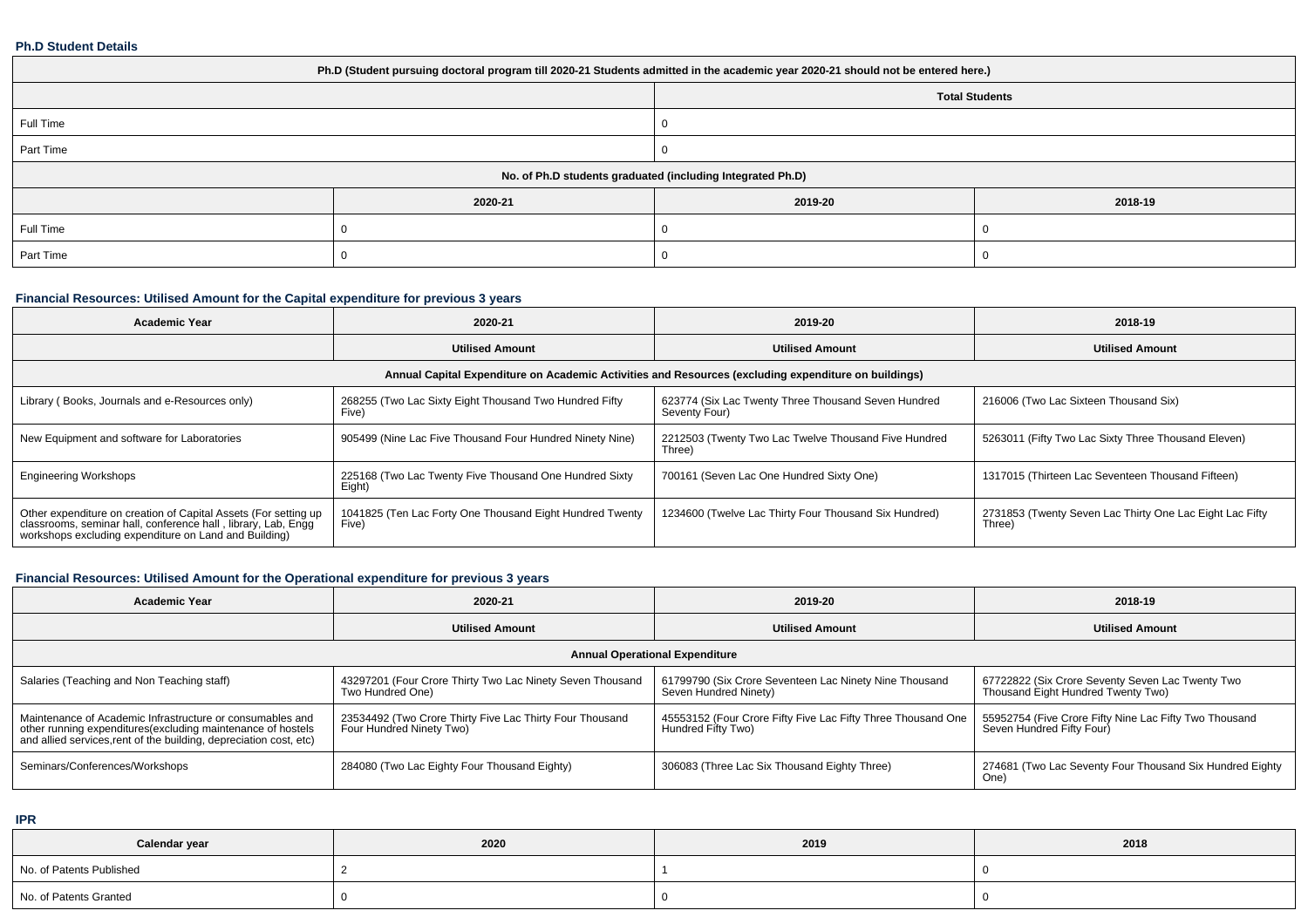### **Sponsored Research Details**

| <b>Financial Year</b>                    | 2020-21                   | 2019-20                     | 2018-19                        |
|------------------------------------------|---------------------------|-----------------------------|--------------------------------|
| Total no. of Sponsored Projects          |                           |                             |                                |
| Total no. of Funding Agencies            |                           |                             |                                |
| Total Amount Received (Amount in Rupees) | 530000                    | 1650000                     | 392000                         |
| Amount Received in Words                 | Five Lacs Thirty Thousand | Sixteen Lacs Fifty Thousand | Three Lacs Ninety Two Thousand |

### **Consultancy Project Details**

| <b>Financial Year</b>                    | 2020-21                         | 2019-20                        | 2018-19                       |
|------------------------------------------|---------------------------------|--------------------------------|-------------------------------|
| Total no. of Consultancy Projects        |                                 |                                |                               |
| Total no. of Client Organizations        |                                 |                                |                               |
| Total Amount Received (Amount in Rupees) | 575000                          | 855000                         | 491000                        |
| Amount Received in Words                 | Five Lacs Seventy Five Thousand | Eight Lacs Fifty Five Thousand | Four Lacs Ninety One Thousand |

## **PCS Facilities: Facilities of physically challenged students**

| 1. Do your institution buildings have Lifts/Ramps?                                                                                                         | Yes, more than 60% of the buildings |
|------------------------------------------------------------------------------------------------------------------------------------------------------------|-------------------------------------|
| 2. Do your institution have provision for walking aids, including wheelchairs and transportation from one building to another for<br>handicapped students? | Yes                                 |
| 3. Do your institution buildings have specially designed toilets for handicapped students?                                                                 | Yes, less than 40% of the buildings |

## **Faculty Details**

| Srno           | Name                             | Age | Designation                                         | Gender | Qualification | <b>Experience (In</b><br>Months) | <b>Currently working</b><br>with institution? | <b>Joining Date</b> | <b>Leaving Date</b>      | <b>Association type</b> |
|----------------|----------------------------------|-----|-----------------------------------------------------|--------|---------------|----------------------------------|-----------------------------------------------|---------------------|--------------------------|-------------------------|
|                | <b>KSHITIZ AGARWAL</b>           | 35  | <b>Assistant Professor</b>                          | Male   | M.Tech        | 138                              | Yes                                           | 11-07-2017          | $\sim$                   | Regular                 |
| $\overline{2}$ | <b>SURENDRA</b><br><b>SHARMA</b> | 50  | Dean / Principal /<br>Director / Vice<br>Chancellor | Male   | Ph.D          | 252                              | Yes                                           | 01-07-2005          | $\overline{\phantom{a}}$ | Regular                 |
| 3              | <b>HIMANSHU ARORA</b>            | 40  | Dean / Principal /<br>Director / Vice<br>Chancellor | Male   | Ph.D          | 168                              | Yes                                           | 02-08-2021          | $\sim$                   | Regular                 |
| $\overline{4}$ | PUJA AGARWAL                     | 45  | Dean / Principal /<br>Director / Vice<br>Chancellor | Female | Ph.D          | 120                              | Yes                                           | 16-12-2020          | $\sim$                   | Regular                 |
| 5              | PRAMOD SHARMA                    | 36  | Associate Professor                                 | Male   | Ph.D          | 168                              | Yes                                           | 25-06-2008          | $\sim$                   | Regular                 |
| 6              | <b>AJAY SAINI</b>                | 38  | Associate Professor                                 | Male   | Ph.D          | 178                              | Yes                                           | 16-12-2020          | $\sim$                   | Regular                 |
|                | <b>ANKITA PAREEK</b>             | 36  | Associate Professor                                 | Female | Ph.D          | 72                               | Yes                                           | 01-04-2021          | $\sim$                   | Regular                 |
| 8              | ANUPAMA<br><b>CHOUDHARY</b>      | 38  | Professor                                           | Female | Ph.D          | 180                              | Yes                                           | 16-01-2017          | $\sim$                   | Regular                 |
| 9              | ARSHI HUSSAIN                    | 30  | Professor                                           | Female | Ph.D          | 60                               | Yes                                           | 05-01-2015          | $\sim$                   | Regular                 |
| 10             | <b>DEEPAK GUPTA</b>              | 40  | Professor                                           | Male   | Ph.D          | 144                              | Yes                                           | 04-04-2016          | $\overline{\phantom{a}}$ | Regular                 |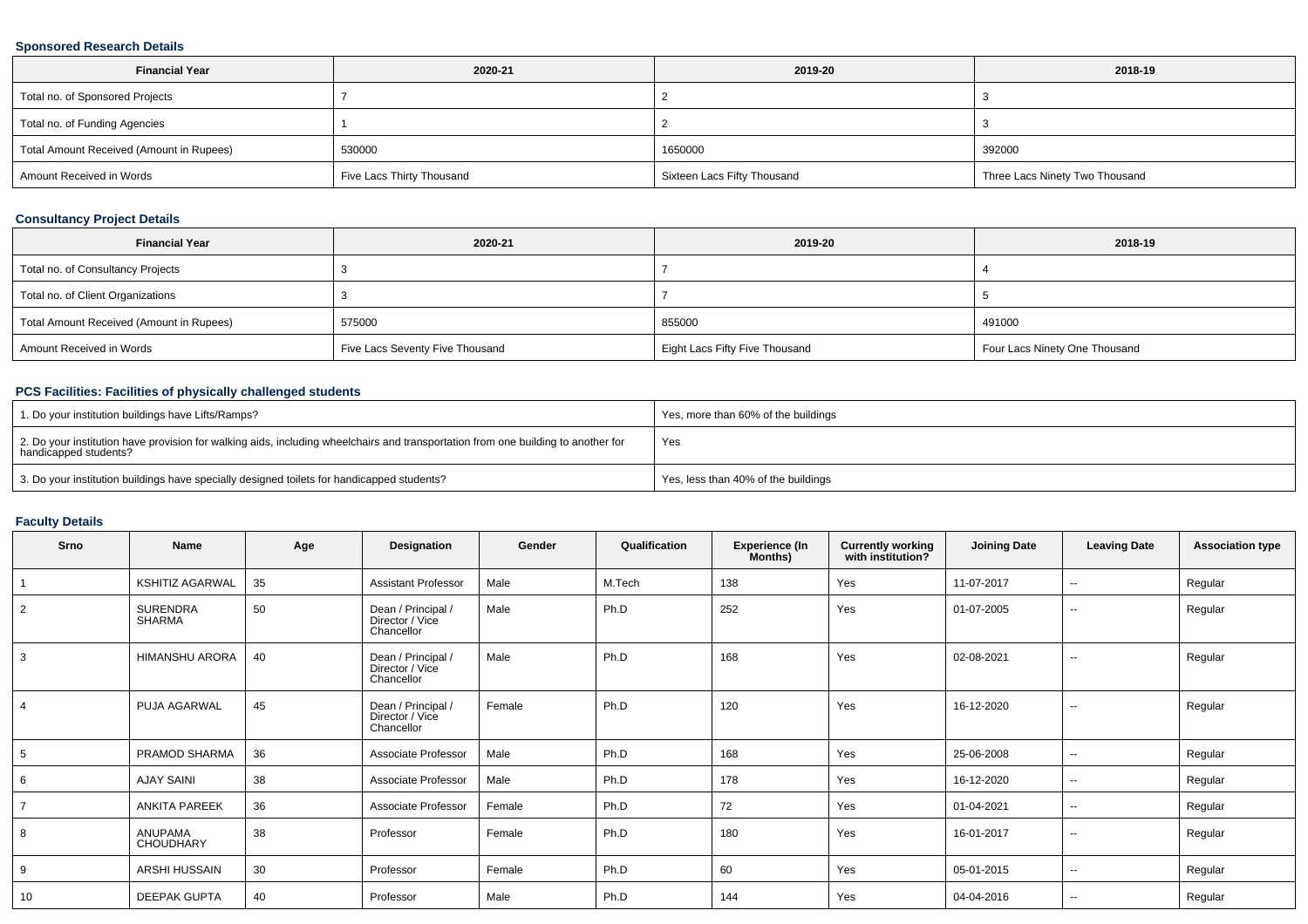| 11 | <b>GAJANAND GUPTA</b>                 | 34 | Associate Professor        | Male   | Ph.D          | 156 | Yes | 01-08-2019 | $\sim$                   | Regular |
|----|---------------------------------------|----|----------------------------|--------|---------------|-----|-----|------------|--------------------------|---------|
| 12 | <b>INDU GUPTA</b>                     | 41 | Professor                  | Female | Ph.D          | 216 | Yes | 16-08-2005 | $\sim$                   | Regular |
| 13 | LOKESH<br><b>AGARWAL</b>              | 33 | Associate Professor        | Male   | Ph.D          | 84  | Yes | 14-09-2020 | $\sim$                   | Regular |
| 14 | <b>MANISH KUMAR</b>                   | 38 | Associate Professor        | Male   | Ph.D          | 180 | Yes | 07-10-2020 | $\overline{\phantom{a}}$ | Regular |
| 15 | RAHUL GOEL                            | 35 | Professor                  | Male   | Ph.D          | 108 | Yes | 13-03-2021 |                          | Regular |
| 16 | RAJEEV YADAV                          | 45 | Professor                  | Male   | Ph.D          | 240 | Yes | 12-02-2020 | $\overline{\phantom{a}}$ | Regular |
| 17 | <b>RUBY SINGH</b>                     | 48 | Professor                  | Female | Ph.D          | 192 | Yes | 05-02-2021 | $\sim$                   | Regular |
| 18 | <b>RUCHI SHARMA</b>                   | 35 | Professor                  | Female | Ph.D          | 120 | Yes | 04-01-2021 | $\sim$                   | Regular |
| 19 | <b>SHIV SINGH</b>                     | 45 | Professor                  | Male   | Ph.D          | 192 | Yes | 17-02-2020 | $\sim$                   | Regular |
| 20 | <b>SOURABH</b><br><b>BHASKAR</b>      | 34 | Professor                  | Male   | Ph.D          | 108 | Yes | 02-11-2020 | $\sim$                   | Regular |
| 21 | <b>VIJAY KUMAR</b>                    | 44 | Professor                  | Male   | Ph.D          | 216 | Yes | 01-05-2019 | $\overline{\phantom{a}}$ | Regular |
| 22 | NAVDEEP                               | 30 | <b>Assistant Professor</b> | Male   | M.Tech        | 60  | Yes | 01-10-2021 |                          | Regular |
| 23 | <b>ABHAY PUROHIT</b>                  | 34 | <b>Assistant Professor</b> | Male   | M.Tech        | 144 | Yes | 02-02-2009 | $\overline{\phantom{a}}$ | Regular |
| 24 | <b>ABHISHEK</b><br>SINGHAL            | 30 | <b>Assistant Professor</b> | Male   | M.Tech        | 60  | Yes | 01-10-2021 | $\sim$                   | Regular |
| 25 | <b>AJAY SHARMA</b>                    | 27 | <b>Assistant Professor</b> | Male   | <b>B.Tech</b> | 24  | Yes | 15-03-2021 | $\sim$                   | Regular |
| 26 | <b>ALLEN ANMOL</b><br>SANGA           | 32 | <b>Assistant Professor</b> | Male   | M.Tech        | 72  | Yes | 01-06-2016 | $\sim$                   | Regular |
| 27 | <b>ALOK KUMAR</b><br><b>AGNIHOTRI</b> | 29 | <b>Assistant Professor</b> | Male   | M.Tech        | 48  | Yes | 13-02-2015 | $\sim$                   | Regular |
| 28 | AMIT JHA                              | 26 | <b>Assistant Professor</b> | Male   | <b>MBA</b>    | 48  | Yes | 04-01-2018 | $\sim$                   | Regular |
| 29 | <b>AMIT KUMAR</b><br><b>BANSAL</b>    | 28 | <b>Assistant Professor</b> | Male   | <b>MBA</b>    | 36  | Yes | 14-07-2015 | $\overline{\phantom{a}}$ | Regular |
| 30 | <b>ANKIT SHARMA</b>                   | 31 | <b>Assistant Professor</b> | Male   | <b>B.Tech</b> | 108 | Yes | 04-01-2017 | $\sim$                   | Regular |
| 31 | ASHESH SHARMA                         | 51 | <b>Assistant Professor</b> | Male   | MBA           | 312 | Yes | 02-01-2019 |                          | Regular |
| 32 | <b>ATUL SONI</b>                      | 29 | <b>Assistant Professor</b> | Male   | M.Tech        | 42  | Yes | 15-01-2020 | $\sim$                   | Regular |
| 33 | <b>ATUL SINGH</b><br><b>PARMAR</b>    | 38 | <b>Assistant Professor</b> | Male   | M.Sc.         | 126 | Yes | 02-11-2020 |                          | Regular |
| 34 | <b>BHAGWANT</b><br>SWAROOP<br>SHARMA  | 31 | Assistant Professor        | Male   | M.Tech        | 96  | Yes | 17-03-2021 |                          | Regular |
| 35 | BHAWANI<br>SHANKER                    | 28 | <b>Assistant Professor</b> | Male   | <b>B.Tech</b> | 48  | Yes | 01-06-2021 | $\overline{\phantom{a}}$ | Regular |
| 36 | <b>BIPLAB MANNA</b>                   | 37 | <b>Assistant Professor</b> | Male   | M.Sc.         | 120 | Yes | 17-02-2020 | $\overline{\phantom{a}}$ | Regular |
| 37 | CHANDRESH<br><b>BAKLIWAL</b>          | 32 | <b>Assistant Professor</b> | Male   | M.Tech        | 72  | Yes | 04-12-2018 | $\sim$                   | Regular |
| 38 | DHANANJAY<br>KANTIBHAI<br>PRAJAPATI   | 31 | <b>Assistant Professor</b> | Male   | <b>MCA</b>    | 60  | Yes | 17-08-2015 | $\sim$                   | Regular |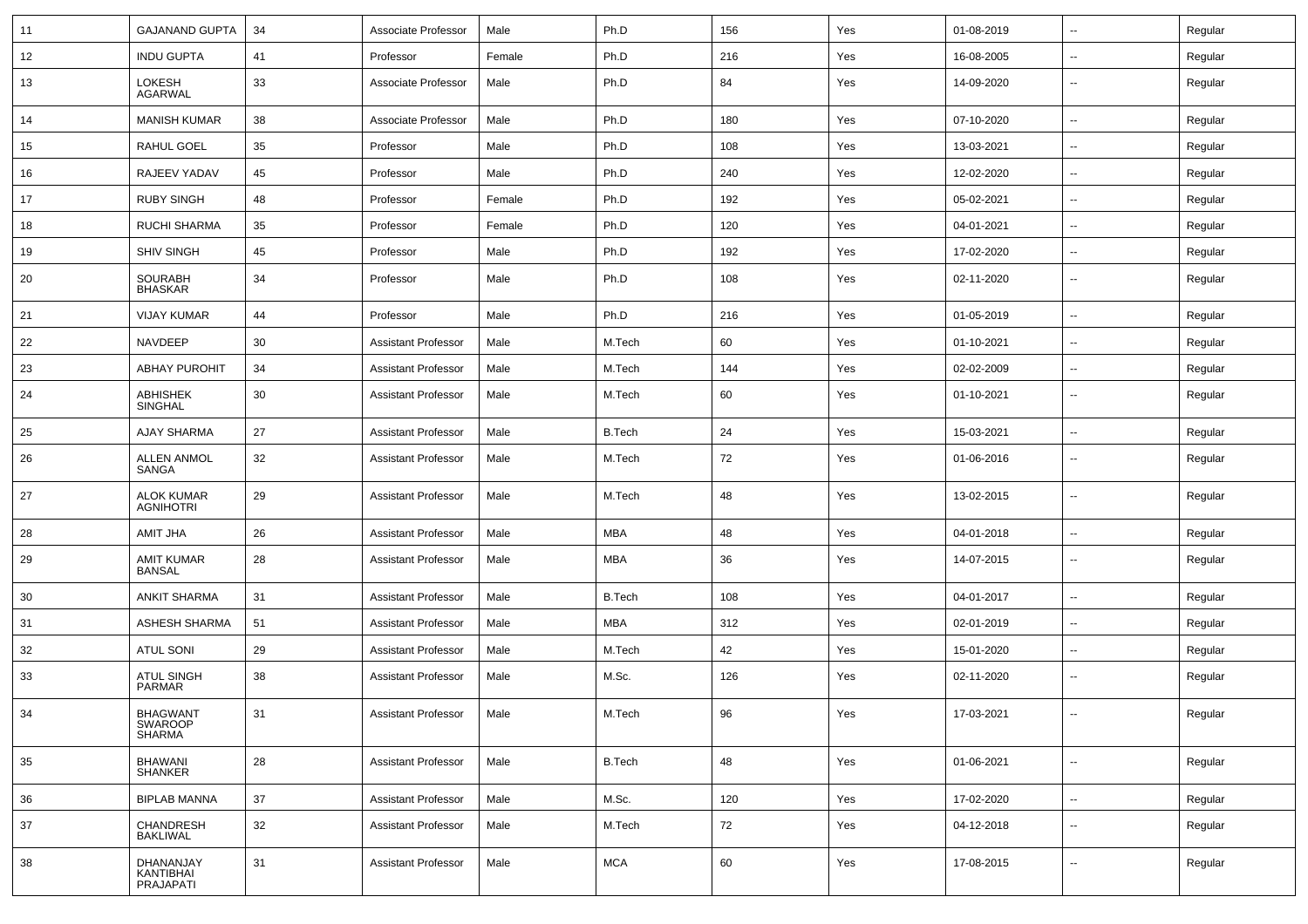| 39 | <b>GREEN MARAIYA</b>                | 34 | <b>Assistant Professor</b> | Male | M.Tech        | 72      | Yes | 06-09-2021 | ⊷.                       | Regular |
|----|-------------------------------------|----|----------------------------|------|---------------|---------|-----|------------|--------------------------|---------|
| 40 | <b>INDRA KISHOR</b>                 | 34 | <b>Assistant Professor</b> | Male | M.Tech        | 114     | Yes | 08-08-2016 | --                       | Regular |
| 41 | <b>JITENDRA</b><br><b>PARMAR</b>    | 31 | <b>Assistant Professor</b> | Male | <b>MCA</b>    | 60      | Yes | 03-01-2018 | $\overline{\phantom{a}}$ | Regular |
| 42 | JITENDRA SINGH<br><b>CHOUHAN</b>    | 41 | <b>Assistant Professor</b> | Male | M.Tech        | 168     | Yes | 01-08-2015 | $\overline{\phantom{a}}$ | Regular |
| 43 | <b>KAMAL SINGH</b>                  | 32 | <b>Assistant Professor</b> | Male | M.Tech        | 72      | Yes | 06-01-2020 | ⊷.                       | Regular |
| 44 | <b>KAPIL SHARMA</b>                 | 34 | <b>Assistant Professor</b> | Male | M.Tech        | 138     | Yes | 01-03-2021 | --                       | Regular |
| 45 | <b>MANOJ KUMAR</b><br>SAIN          | 31 | <b>Assistant Professor</b> | Male | <b>MCA</b>    | 60      | Yes | 01-03-2021 | --                       | Regular |
| 46 | <b>MANOJ KUMAR</b><br>SAINI         | 29 | <b>Assistant Professor</b> | Male | <b>MCA</b>    | 48      | Yes | 22-12-2015 | --                       | Regular |
| 47 | <b>NAGENDRA SINGH</b>               | 28 | <b>Assistant Professor</b> | Male | M.Tech        | 24      | Yes | 28-09-2021 | --                       | Regular |
| 48 | NEERAJ BHAT                         | 29 | <b>Assistant Professor</b> | Male | <b>B.Tech</b> | 48      | Yes | 01-02-2016 | $\overline{\phantom{a}}$ | Regular |
| 49 | NEERAJ SHARMA                       | 43 | <b>Assistant Professor</b> | Male | M.Tech        | 156     | Yes | 01-10-2021 | ⊷.                       | Regular |
| 50 | PANKAJ KUMAR                        | 30 | <b>Assistant Professor</b> | Male | M.Tech        | 84      | Yes | 17-08-2015 | н.                       | Regular |
| 51 | PRAVEEN KUMAR                       | 36 | <b>Assistant Professor</b> | Male | M.Tech        | 108     | Yes | 27-09-2021 | $\overline{\phantom{a}}$ | Regular |
| 52 | <b>PAWAN SEN</b>                    | 37 | <b>Assistant Professor</b> | Male | M.Tech        | 156     | Yes | 22-09-2008 | $\overline{\phantom{a}}$ | Regular |
| 53 | PRAHALAD JAT                        | 38 | <b>Assistant Professor</b> | Male | M.Sc.         | 132     | Yes | 03-01-2018 | --                       | Regular |
| 54 | PRAKASH DANGI                       | 31 | <b>Assistant Professor</b> | Male | M.Tech        | 48      | Yes | 01-02-2021 | $\overline{\phantom{a}}$ | Regular |
| 55 | <b>PRAVEEN</b><br><b>SHARMA</b>     | 36 | <b>Assistant Professor</b> | Male | M.Tech        | 108     | Yes | 20-09-2021 | $\overline{\phantom{a}}$ | Regular |
| 56 | <b>PREM SINGH</b><br><b>PARIHAR</b> | 57 | Associate Professor        | Male | Ph.D          | 300     | Yes | 01-04-2021 | $\overline{\phantom{a}}$ | Regular |
| 57 | RADHA MOHAN<br>SAINI                | 31 | <b>Assistant Professor</b> | Male | <b>MCA</b>    | 72      | Yes | 18-06-2021 | $\overline{\phantom{a}}$ | Regular |
| 58 | RAHUL SAXENA                        | 30 | <b>Assistant Professor</b> | Male | M.A           | 60      | Yes | 21-06-2015 | $\overline{\phantom{a}}$ | Regular |
| 59 | <b>RAHUL SHARMA</b>                 | 29 | <b>Assistant Professor</b> | Male | M.Tech        | 54      | Yes | 15-03-2021 | --                       | Regular |
| 60 | RAJ KEWLANI                         | 29 | <b>Assistant Professor</b> | Male | <b>B.Tech</b> | 54      | Yes | 28-02-2017 | --                       | Regular |
| 61 | RAJ KUMAR SAINI                     | 29 | <b>Assistant Professor</b> | Male | M.Tech        | 60      | Yes | 01-10-2021 | $\overline{\phantom{a}}$ | Regular |
| 62 | RAJA KUMAR                          | 35 | Assistant Professor        | Male | M.Tech        | $120\,$ | Yes | 13-08-2019 |                          | Regular |
| 63 | RAJARAM<br>PRADEEPKUMAR             | 35 | <b>Assistant Professor</b> | Male | M.Tech        | 108     | Yes | 16-01-2020 | н.                       | Regular |
| 64 | RAJESH JAISWAL                      | 37 | Associate Professor        | Male | <b>MBA</b>    | 144     | Yes | 04-11-2009 | $\overline{\phantom{a}}$ | Regular |
| 65 | RAJ KUMAR<br>KAUSHIK                | 30 | <b>Assistant Professor</b> | Male | M.Tech        | 84      | Yes | 18-07-2017 | $\overline{\phantom{a}}$ | Regular |
| 66 | RAMAKANT<br>GAUTAM                  | 31 | <b>Assistant Professor</b> | Male | <b>B.Tech</b> | 78      | Yes | 04-01-2016 | $\overline{\phantom{a}}$ | Regular |
| 67 | RAVENDRA<br>KUMAR                   | 29 | <b>Assistant Professor</b> | Male | <b>B.Tech</b> | 48      | Yes | 03-01-2018 | $\sim$                   | Regular |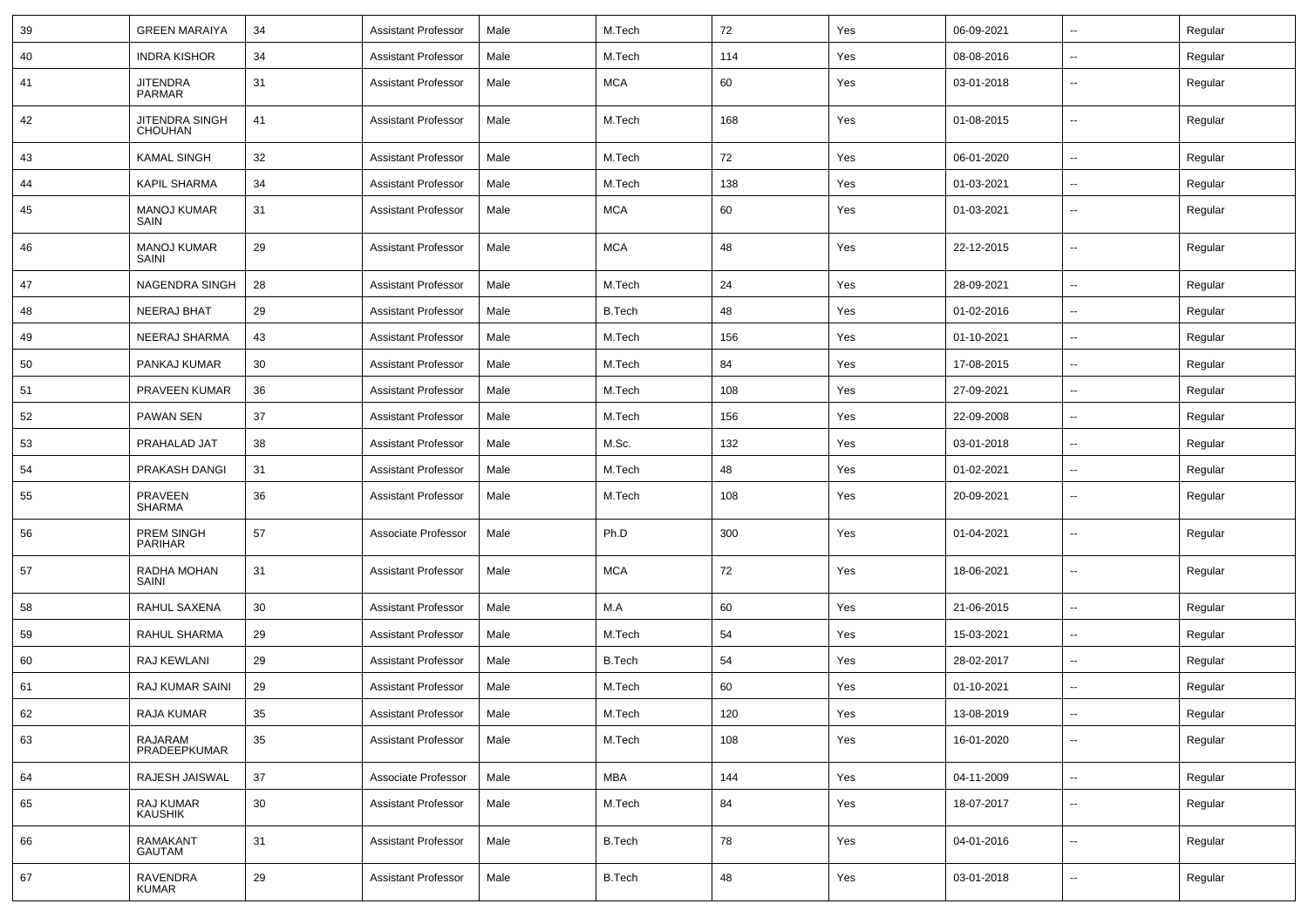| 68 | <b>RAVI JOSHI</b>                    | 29 | <b>Assistant Professor</b> | Male   | <b>B.Tech</b> | 96  | Yes | 05-10-2020 | ⊷.                       | Regular |
|----|--------------------------------------|----|----------------------------|--------|---------------|-----|-----|------------|--------------------------|---------|
| 69 | RAVINDER SINGH<br>MAAN               | 30 | <b>Assistant Professor</b> | Male   | M.Tech        | 120 | Yes | 03-12-2020 | --                       | Regular |
| 70 | SANDEEP JHAMB                        | 42 | <b>Assistant Professor</b> | Male   | M.Tech        | 240 | Yes | 22-07-2014 | $\overline{\phantom{a}}$ | Regular |
| 71 | <b>SATISH ALARIA</b>                 | 37 | <b>Assistant Professor</b> | Male   | M.Tech        | 156 | Yes | 02-09-2019 | --                       | Regular |
| 72 | SHUBHAM<br><b>MAHAJAN</b>            | 33 | <b>Assistant Professor</b> | Male   | MBA           | 90  | Yes | 17-08-2015 | -−                       | Regular |
| 73 | SHUBHAM<br><b>SHARMA</b>             | 26 | <b>Assistant Professor</b> | Male   | M.Tech        | 66  | Yes | 05-07-2018 | --                       | Regular |
| 74 | SHYAM SUNDER                         | 43 | <b>Assistant Professor</b> | Male   | <b>MCA</b>    | 162 | Yes | 09-10-2021 | --                       | Regular |
| 75 | SUDHANSHU<br><b>RAGHUWANSHI</b>      | 42 | <b>Assistant Professor</b> | Male   | M.Tech        | 168 | Yes | 11-10-2021 | --                       | Regular |
| 76 | <b>SURESH BINWAL</b>                 | 25 | <b>Assistant Professor</b> | Male   | <b>B.Tech</b> | 54  | Yes | 18-09-2017 | $\overline{\phantom{a}}$ | Regular |
| 77 | <b>SURESH KUMAR</b><br><b>SHARMA</b> | 40 | <b>Assistant Professor</b> | Male   | <b>MBA</b>    | 72  | Yes | 10-03-2018 | $\overline{\phantom{a}}$ | Regular |
| 78 | <b>TUSHAR</b><br>AGARWAL             | 30 | <b>Assistant Professor</b> | Male   | M.Tech        | 60  | Yes | 09-09-2019 | $\overline{\phantom{a}}$ | Regular |
| 79 | <b>VAIBHAV GUPTA</b>                 | 41 | <b>Assistant Professor</b> | Male   | <b>B.Tech</b> | 144 | Yes | 04-02-2020 | $\overline{\phantom{a}}$ | Regular |
| 80 | <b>VIKASH</b><br><b>KOUNDILYA</b>    | 36 | <b>Assistant Professor</b> | Male   | M.Tech        | 126 | Yes | 01-11-2017 | $\overline{\phantom{a}}$ | Regular |
| 81 | VISHNU LUHAR                         | 25 | <b>Assistant Professor</b> | Male   | <b>B.Tech</b> | 24  | Yes | 06-01-2020 | -−                       | Regular |
| 82 | NEELAM                               | 28 | <b>Assistant Professor</b> | Female | M.Tech        | 36  | Yes | 06-01-2020 | --                       | Regular |
| 83 | <b>RASHMI</b>                        | 27 | <b>Assistant Professor</b> | Female | M.Tech        | 24  | Yes | 02-08-2021 | --                       | Regular |
| 84 | <b>SUNITA</b>                        | 38 | <b>Assistant Professor</b> | Female | M.Tech        | 138 | Yes | 04-10-2021 | --                       | Regular |
| 85 | ADITI AGARWAL                        | 27 | <b>Assistant Professor</b> | Female | MBA           | 30  | Yes | 10-02-2020 | $\overline{\phantom{a}}$ | Regular |
| 86 | ANKITA JAIN                          | 36 | <b>Assistant Professor</b> | Female | <b>MBA</b>    | 126 | Yes | 01-07-2016 | $\overline{\phantom{a}}$ | Regular |
| 87 | APOORVA<br><b>SHARMA</b>             | 27 | <b>Assistant Professor</b> | Female | M.Tech        | 24  | Yes | 19-08-2019 | --                       | Regular |
| 88 | <b>ASHWINI BARI</b>                  | 21 | <b>Assistant Professor</b> | Female | <b>B.Tech</b> | 6   | Yes | 01-10-2021 | ⊷.                       | Regular |
| 89 | <b>CHARU SHREE</b>                   | 29 | <b>Assistant Professor</b> | Female | M.Tech        | 30  | Yes | 05-09-2019 | --                       | Regular |
| 90 | <b>DHARA</b><br>UPADHAYAY            | 31 | <b>Assistant Professor</b> | Female | M.Tech        | 72  | Yes | 01-08-2016 |                          | Regular |
| 91 | <b>DIMPY ARORA</b>                   | 31 | <b>Assistant Professor</b> | Female | M.A           | 72  | Yes | 27-09-2021 | $\sim$                   | Regular |
| 92 | DIVYANI JOGYASU                      | 27 | <b>Assistant Professor</b> | Female | M.Tech        | 24  | No  | 14-02-2018 | 30-08-2021               | Regular |
| 93 | <b>HEMLATA SHARMA</b>                | 33 | <b>Assistant Professor</b> | Female | M.Tech        | 108 | Yes | 17-07-2017 | ш,                       | Regular |
| 94 | <b>INDRANI SHARMA</b>                | 25 | <b>Assistant Professor</b> | Female | B.Tech        | 60  | Yes | 01-06-2016 | $\overline{\phantom{a}}$ | Regular |
| 95 | JYOTI VERMA                          | 32 | <b>Assistant Professor</b> | Female | MBA           | 84  | Yes | 01-12-2018 | $\sim$                   | Regular |
| 96 | KAJAL SHARMA                         | 30 | <b>Assistant Professor</b> | Female | MBA           | 32  | No  | 28-07-2021 | 20-10-2021               | Regular |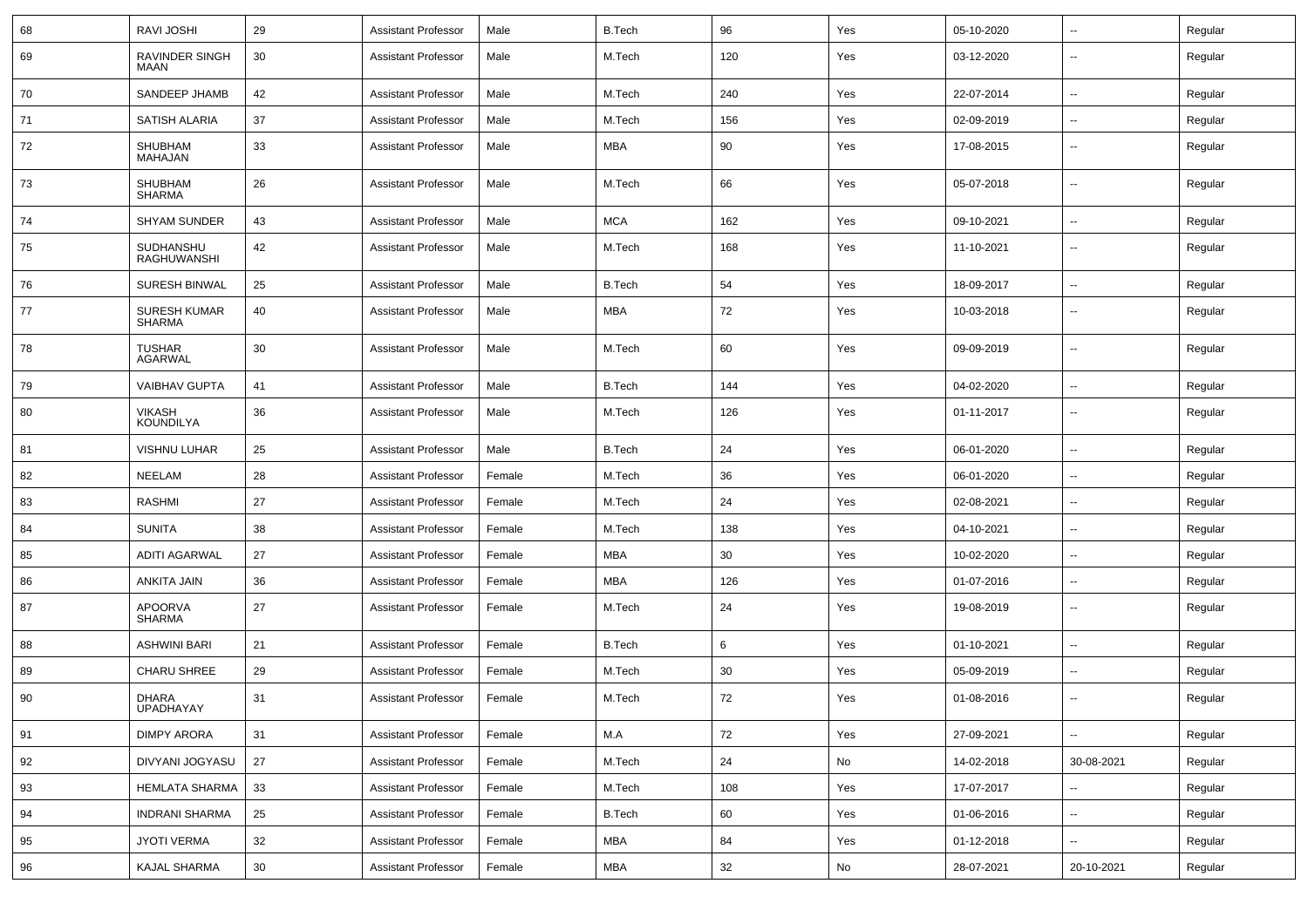| 97  | <b>KAMAKSHI</b><br><b>RUTELA</b> | 28 | <b>Assistant Professor</b> | Female | M.Tech        | 48  | Yes | 17-07-2017 | --                       | Regular |
|-----|----------------------------------|----|----------------------------|--------|---------------|-----|-----|------------|--------------------------|---------|
| 98  | <b>KAMINI PAREEK</b>             | 32 | <b>Assistant Professor</b> | Female | <b>MCA</b>    | 84  | Yes | 01-10-2021 | --                       | Regular |
| 99  | <b>MINI SENGAR</b>               | 27 | <b>Assistant Professor</b> | Female | M.Tech        | 84  | Yes | 03-04-2014 | н.                       | Regular |
| 100 | NAYANTARA<br><b>MEENA</b>        | 33 | <b>Assistant Professor</b> | Female | <b>B.Tech</b> | 96  | Yes | 20-09-2021 | --                       | Regular |
| 101 | PALLAVI SAXENA                   | 26 | <b>Assistant Professor</b> | Female | <b>MBA</b>    | 12  | Yes | 07-10-2020 | $\overline{\phantom{a}}$ | Regular |
| 102 | <b>POOJA</b><br>KHANDELWAL       | 24 | <b>Assistant Professor</b> | Female | <b>MBA</b>    | 12  | Yes | 22-09-2020 | --                       | Regular |
| 103 | POONAM GRACE<br><b>TOPNO</b>     | 35 | <b>Assistant Professor</b> | Female | M.Tech        | 72  | Yes | 06-01-2016 | --                       | Regular |
| 104 | PRACHI GOYAL                     | 28 | <b>Assistant Professor</b> | Female | M.Tech        | 36  | Yes | 01-03-2021 | --                       | Regular |
| 105 | PRACHI SHARMA                    | 36 | <b>Assistant Professor</b> | Female | M.Tech        | 120 | Yes | 04-10-2021 |                          | Regular |
| 106 | <b>PRIYA</b><br>CHAUDHARY        | 29 | <b>Assistant Professor</b> | Female | M.Tech        | 48  | Yes | 15-01-2020 | $\overline{\phantom{a}}$ | Regular |
| 107 | PRIYANKA<br><b>AGARWAL</b>       | 28 | <b>Assistant Professor</b> | Female | M.Tech        | 36  | Yes | 05-08-2019 | $\overline{\phantom{a}}$ | Regular |
| 108 | PURNIMA BHAGAT                   | 28 | <b>Assistant Professor</b> | Female | <b>B.Tech</b> | 36  | Yes | 02-08-2021 | $\overline{\phantom{a}}$ | Regular |
| 109 | <b>RANU SEWADA</b>               | 24 | <b>Assistant Professor</b> | Female | M.Tech        | 30  | Yes | 20-09-2021 | --                       | Regular |
| 110 | RITIKA SHARMA                    | 27 | <b>Assistant Professor</b> | Female | <b>B.Tech</b> | 24  | Yes | 13-08-2019 | --                       | Regular |
| 111 | <b>RUCHIKA GUPTA</b>             | 43 | <b>Assistant Professor</b> | Female | MBA           | 180 | Yes | 17-02-2020 | $\overline{\phantom{a}}$ | Regular |
| 112 | SANGEETA<br><b>SHARMA</b>        | 47 | <b>Assistant Professor</b> | Female | M.A           | 180 | Yes | 04-01-2018 | --                       | Regular |
| 113 | <b>SHAZMEEN TAQVI</b>            | 30 | <b>Assistant Professor</b> | Female | MBA           | 36  | Yes | 26-11-2018 | $\overline{\phantom{a}}$ | Regular |
| 114 | SHIVANI MOUD                     | 22 | <b>Assistant Professor</b> | Female | <b>MBA</b>    | 6   | Yes | 01-10-2021 |                          | Regular |
| 115 | <b>SHRUTI SHARMA</b>             | 25 | <b>Assistant Professor</b> | Female | M.Tech        | 24  | Yes | 15-01-2020 | $\overline{\phantom{a}}$ | Regular |
| 116 | <b>SHWETA SHARMA</b>             | 34 | <b>Assistant Professor</b> | Female | M.Tech        | 114 | Yes | 25-07-2016 | $\overline{\phantom{a}}$ | Regular |
| 117 | SHYAMA YADAV                     | 26 | <b>Assistant Professor</b> | Female | <b>MCA</b>    | 24  | Yes | 11-10-2021 | н.                       | Regular |
| 118 | SOMYA<br>KHANDELWAL              | 24 | <b>Assistant Professor</b> | Female | MBA           | 24  | Yes | 17-02-2020 | -−                       | Regular |
| 119 | TAMANNA JAIN                     | 28 | <b>Assistant Professor</b> | Female | M.Tech        | 6   | Yes | 01-04-2021 |                          | Regular |
| 120 | TANUJA JHA                       | 28 | <b>Assistant Professor</b> | Female | M.Tech        | 30  | Yes | 01-10-2021 | Щ,                       | Regular |
| 121 | <b>TASLEEM BANO</b>              | 23 | <b>Assistant Professor</b> | Female | <b>B.Tech</b> | 30  | Yes | 13-05-2019 | н.                       | Regular |
| 122 | VINITA JAIN                      | 39 | <b>Assistant Professor</b> | Female | M.Sc.         | 120 | Yes | 20-03-2012 | $\overline{\phantom{a}}$ | Regular |
| 123 | <b>VINNY SHARMA</b>              | 25 | <b>Assistant Professor</b> | Female | <b>B.Tech</b> | 54  | Yes | 17-07-2017 | $\overline{\phantom{a}}$ | Regular |
| 124 | YASHIKA SAINI                    | 31 | <b>Assistant Professor</b> | Female | M.Tech        | 72  | Yes | 15-01-2020 | $\sim$                   | Regular |
| 125 | YOGYATA<br>AGRAWAL               | 30 | <b>Assistant Professor</b> | Female | M.Sc.         | 60  | Yes | 10-02-2020 | $\sim$                   | Regular |
| 126 | <b>HEMANT KAUSHIK</b>            | 36 | Professor                  | Male   | Ph.D          | 96  | No  | 01-03-2021 | 29-10-2021               | Regular |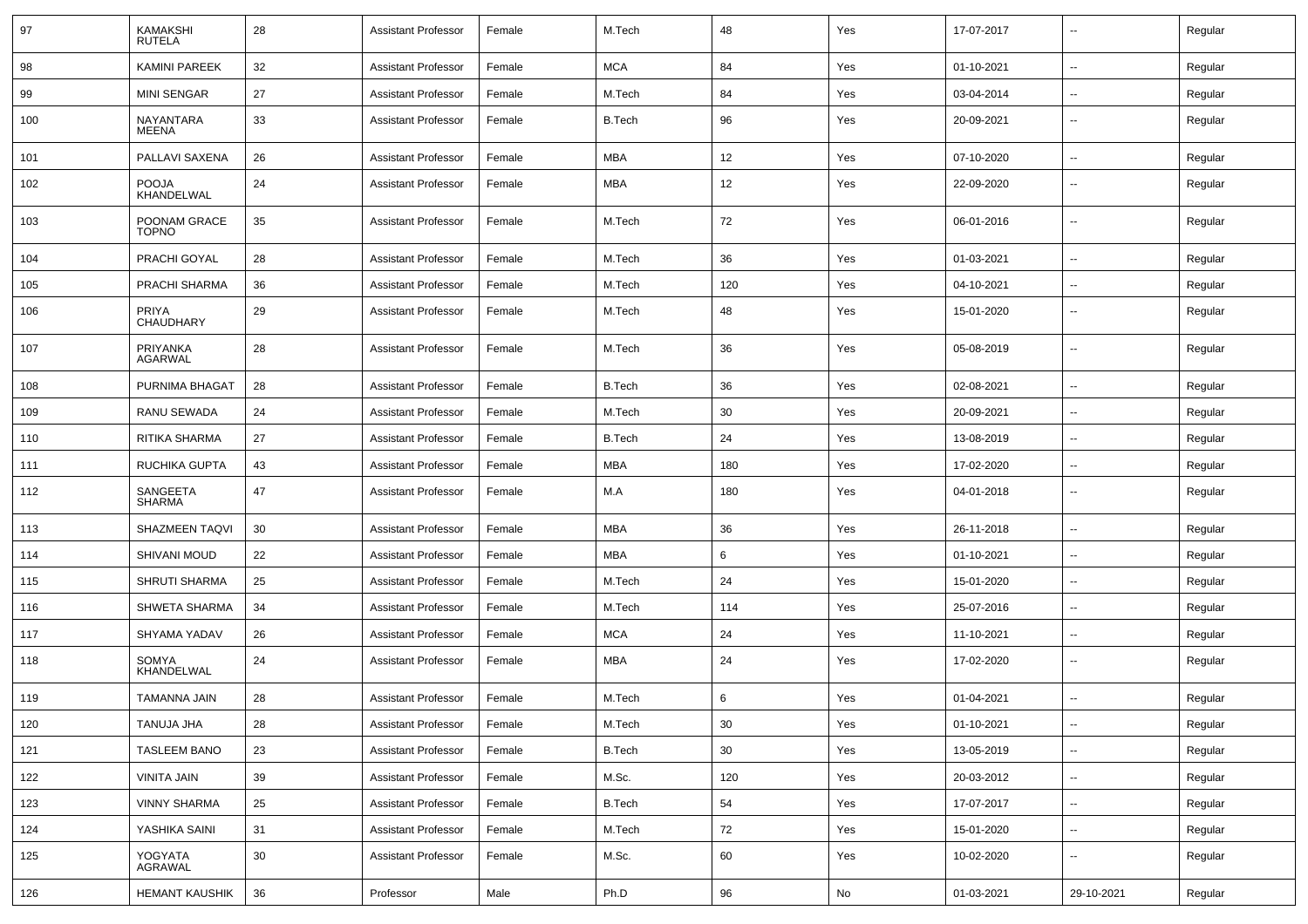| 127 | <b>PUNIT SHUKLA</b>                                 | 44 | Associate Professor        | Male   | Ph.D          | 180 | No  | 01-03-2021 | 31-05-2021 | Regular |
|-----|-----------------------------------------------------|----|----------------------------|--------|---------------|-----|-----|------------|------------|---------|
| 128 | SHEETAL KAPADIA                                     | 43 | <b>Assistant Professor</b> | Female | M.A           | 196 | Yes | 08-11-2021 | --         | Regular |
| 129 | <b>ABHISHEK</b><br>SAXENA                           | 38 | <b>Assistant Professor</b> | Male   | M.Tech        | 168 | No  | 01-10-2013 | 15-07-2021 | Regular |
| 130 | ADITYA SHARMA                                       | 34 | <b>Assistant Professor</b> | Male   | <b>MBA</b>    | 108 | No  | 02-07-2018 | 31-07-2021 | Regular |
| 131 | AJAY JAIN                                           | 46 | <b>Assistant Professor</b> | Male   | Ph.D          | 164 | No  | 12-02-2020 | 22-03-2021 | Regular |
| 132 | AMITESH SHARMA                                      | 30 | <b>Assistant Professor</b> | Male   | M.Tech        | 68  | No  | 20-07-2016 | 24-07-2021 | Regular |
| 133 | <b>ANKIT TANEJA</b>                                 | 35 | <b>Assistant Professor</b> | Male   | <b>MBA</b>    | 124 | No  | 06-07-2015 | 20-11-2020 | Regular |
| 134 | ANUL SHARMA                                         | 27 | <b>Assistant Professor</b> | Male   | B.Tech        | 48  | No  | 17-07-2017 | 30-09-2021 | Regular |
| 135 | ARPITA TIWARI                                       | 43 | <b>Assistant Professor</b> | Female | M.Tech        | 228 | No  | 20-01-2020 | 31-07-2021 | Regular |
| 136 | ASHA<br>KHANDELWAL                                  | 46 | <b>Assistant Professor</b> | Female | M.Tech        | 252 | No  | 05-01-2018 | 31-07-2021 | Regular |
| 137 | <b>ASHOK SINGH</b><br><b>SHEKHAWAT</b>              | 34 | <b>Assistant Professor</b> | Male   | <b>B.Tech</b> | 24  | No  | 05-08-2018 | 31-07-2021 | Regular |
| 138 | <b>ASHWINI</b><br>DAUTANIYA                         | 29 | <b>Assistant Professor</b> | Male   | M.Tech        | 48  | No  | 23-01-2020 | 20-03-2021 | Regular |
| 139 | <b>BHAWNA KALRA</b>                                 | 29 | <b>Assistant Professor</b> | Female | M.Tech        | 48  | No  | 19-07-2019 | 30-03-2021 | Regular |
| 140 | <b>BRIJENDRA</b><br>SANGAR                          | 36 | <b>Assistant Professor</b> | Male   | M.Tech        | 138 | No  | 21-01-2020 | 10-02-2021 | Regular |
| 141 | <b>CHANDRA</b><br><b>BHUSHAN</b><br><b>TRIPATHI</b> | 27 | <b>Assistant Professor</b> | Male   | M.Tech        | 36  | No  | 20-01-2020 | 31-07-2021 | Regular |
| 142 | <b>CHAYAN BHATT</b>                                 | 29 | <b>Assistant Professor</b> | Female | M.Tech        | 58  | No  | 23-01-2019 | 31-07-2021 | Regular |
| 143 | <b>DEEPAK SHARMA</b>                                | 34 | <b>Assistant Professor</b> | Male   | M.Tech        | 108 | No  | 01-08-2016 | 08-09-2020 | Regular |
| 144 | <b>DEVENDRA</b><br>SENGAR                           | 34 | <b>Assistant Professor</b> | Male   | M.Tech        | 108 | No  | 18-07-2016 | 03-10-2020 | Regular |
| 145 | <b>DHIRAJ</b><br><b>SHRIVSTAVA</b>                  | 36 | <b>Assistant Professor</b> | Male   | M.Tech        | 132 | No  | 10-11-2008 | 06-08-2021 | Regular |
| 146 | <b>DINESH KUMAR</b>                                 | 35 | Associate Professor        | Male   | Ph.D          | 118 | No  | 29-01-2018 | 30-12-2020 | Regular |
| 147 | <b>GAURAV</b><br>AGRAWAL                            | 30 | <b>Assistant Professor</b> | Male   | <b>B.Tech</b> | 54  | No  | 01-02-2016 | 15-02-2021 | Regular |
| 148 | <b>GURMEET SINGH</b>                                | 34 | <b>Assistant Professor</b> | Male   | M.Tech        | 118 | No  | 19-07-2012 | 31-07-2020 | Regular |
| 149 | HARSHT SHARMA                                       | 28 | Assistant Professor        | Male   | M.Tech        | 48  | No  | 02-07-2018 | 30-10-2020 | Regular |
| 150 | HIMANSHU SINGH                                      | 31 | <b>Assistant Professor</b> | Male   | M.Tech        | 72  | No  | 20-04-2019 | 26-08-2020 | Regular |
| 151 | ITISHA<br>MAHESHWARI                                | 25 | <b>Assistant Professor</b> | Female | MBA           | 12  | No  | 04-12-2018 | 20-12-2020 | Regular |
| 152 | <b>JUGENDRA SINGH</b>                               | 31 | <b>Assistant Professor</b> | Male   | <b>B.Tech</b> | 72  | No  | 08-08-2011 | 30-06-2021 | Regular |
| 153 | KAPILA SHARMA                                       | 30 | <b>Assistant Professor</b> | Female | M.Sc.         | 60  | No  | 12-02-2018 | 27-02-2021 | Regular |
| 154 | LAXMI DULAWAT                                       | 34 | Professor                  | Female | Ph.D          | 108 | No  | 25-01-2018 | 24-10-2020 | Regular |
| 155 | <b>MALI RAM</b>                                     | 44 | <b>Assistant Professor</b> | Male   | <b>B.Tech</b> | 270 | No  | 01-07-2016 | 24-10-2020 | Regular |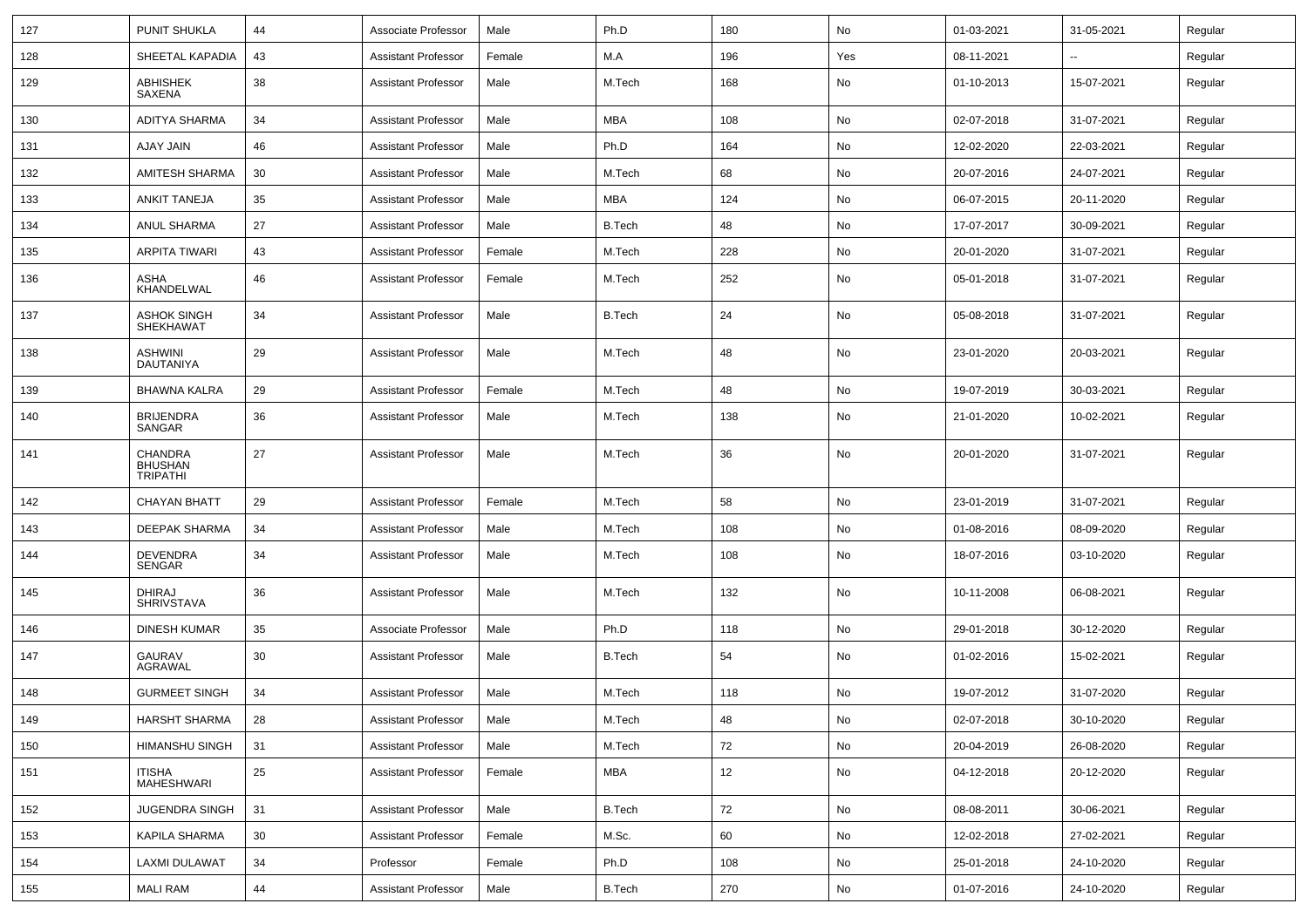| 156 | <b>MAMRAJ SAINI</b>                 | 25 | <b>Assistant Professor</b> | Male   | <b>B.Tech</b> | 24  | No            | 03-12-2018 | 26-03-2021 | Regular |
|-----|-------------------------------------|----|----------------------------|--------|---------------|-----|---------------|------------|------------|---------|
| 157 | MANISH<br><b>CHOUBISA</b>           | 31 | <b>Assistant Professor</b> | Male   | M.Tech        | 72  | No            | 16-03-2011 | 25-02-2021 | Regular |
| 158 | <b>MANISH SHARMA</b>                | 29 | <b>Assistant Professor</b> | Male   | <b>B.Tech</b> | 36  | No            | 01-01-2018 | 31-07-2021 | Regular |
| 159 | <b>MONIKA DABKARA</b>               | 29 | <b>Assistant Professor</b> | Female | M.Tech        | 48  | No            | 10-10-2019 | 03-10-2020 | Regular |
| 160 | <b>MUKESH SHARMA</b>                | 31 | <b>Assistant Professor</b> | Male   | M.Tech        | 72  | No            | 23-01-2019 | 28-01-2021 | Regular |
| 161 | <b>NAINSI SONI</b>                  | 31 | <b>Assistant Professor</b> | Female | M.Tech        | 84  | No            | 25-07-2017 | 26-08-2020 | Regular |
| 162 | NAVNEET GUPTA                       | 30 | <b>Assistant Professor</b> | Male   | M.Tech        | 58  | No            | 10-06-2014 | 26-08-2020 | Regular |
| 163 | <b>NEHA JAIN</b>                    | 34 | <b>Assistant Professor</b> | Female | M.Tech        | 122 | No            | 02-07-2012 | 20-08-2020 | Regular |
| 164 | PIYUSH SHARMA                       | 35 | <b>Assistant Professor</b> | Male   | M.Tech        | 132 | No            | 18-07-2012 | 30-06-2020 | Regular |
| 165 | PRAGYA RAWAT                        | 28 | <b>Assistant Professor</b> | Female | M.Tech        | 36  | No            | 02-01-2019 | 11-12-2020 | Regular |
| 166 | PRAKASH M<br><b>BHARDWAJ</b>        | 68 | Associate Professor        | Male   | M.Tech        | 444 | No            | 01-01-2018 | 31-07-2021 | Regular |
| 167 | PRASHANT SINGH                      | 33 | <b>Assistant Professor</b> | Male   | M.Tech        | 96  | No            | 02-05-2016 | 06-08-2021 | Regular |
| 168 | <b>PRATIBHA</b><br><b>SHARMA</b>    | 30 | <b>Assistant Professor</b> | Female | M.Tech        | 60  | No            | 11-07-2017 | 20-01-2020 | Regular |
| 169 | PRIYANKA RANI                       | 32 | <b>Assistant Professor</b> | Female | M.Tech        | 84  | No            | 25-01-2019 | 15-02-2021 | Regular |
| 170 | <b>PUSHPA</b><br><b>KORANGA</b>     | 30 | <b>Assistant Professor</b> | Female | M.Tech        | 58  | No            | 02-07-2018 | 15-02-2021 | Regular |
| 171 | <b>PUSHPENDRA</b><br><b>FOUJDAR</b> | 29 | <b>Assistant Professor</b> | Male   | M.Tech        | 64  | No            | 29-01-2018 | 20-10-2020 | Regular |
| 172 | RAHUL JAIN                          | 33 | <b>Assistant Professor</b> | Male   | M.Tech        | 108 | No            | 08-08-2019 | 24-09-2020 | Regular |
| 173 | <b>RAJESH KUMAR</b>                 | 30 | <b>Assistant Professor</b> | Male   | <b>MBA</b>    | 60  | No            | 24-09-2018 | 24-10-2020 | Regular |
| 174 | <b>RAMSWROOP</b>                    | 40 | Associate Professor        | Male   | Ph.D          | 180 | No            | 15-10-2011 | 07-10-2020 | Regular |
| 175 | RAVI SHARMA                         | 29 | <b>Assistant Professor</b> | Male   | M.Tech        | 48  | No            | 17-02-2020 | 27-02-2021 | Regular |
| 176 | REKHA BHATT                         | 35 | <b>Assistant Professor</b> | Female | M.Tech        | 120 | No            | 28-01-2020 | 16-02-2021 | Regular |
| 177 | RICHA GULATI                        | 30 | <b>Assistant Professor</b> | Female | <b>MBA</b>    | 60  | No            | 20-08-2018 | 31-07-2021 | Regular |
| 178 | <b>RITESH MATHUR</b>                | 37 | <b>Assistant Professor</b> | Male   | <b>MBA</b>    | 144 | No            | 03-02-2016 | 31-07-2021 | Regular |
| 179 | <b>RUCHI SABOO</b>                  | 35 | <b>Assistant Professor</b> | Male   | M.Sc.         | 120 | No            | 17-02-2020 | 30-09-2021 | Regular |
| 180 | SARITA MAHAJAN                      | 32 | <b>Assistant Professor</b> | Female | M.A           | 96  | No            | 04-01-2018 | 21-10-2020 | Regular |
| 181 | SAVITA DUBEY                        | 28 | Assistant Professor        | Female | M.Tech        | 48  | $\mathsf{No}$ | 19-07-2017 | 30-09-2021 | Regular |
| 182 | SAYAR SINGH<br>SHEKHAWAT            | 41 | Assistant Professor        | Male   | M.Tech        | 192 | No            | 09-06-2016 | 05-08-2020 | Regular |
| 183 | SHACHI KESAR                        | 45 | <b>Assistant Professor</b> | Female | <b>MBA</b>    | 186 | No            | 05-12-2018 | 27-12-2020 | Regular |
| 184 | SHARAD<br><b>SHRIVASTAVA</b>        | 55 | <b>Assistant Professor</b> | Male   | M.Tech        | 172 | No            | 16-01-2020 | 31-07-2021 | Regular |
| 185 | SHRAWAN<br><b>BAIRWA</b>            | 35 | <b>Assistant Professor</b> | Male   | <b>B.Tech</b> | 132 | No            | 12-07-2017 | 30-12-2020 | Regular |